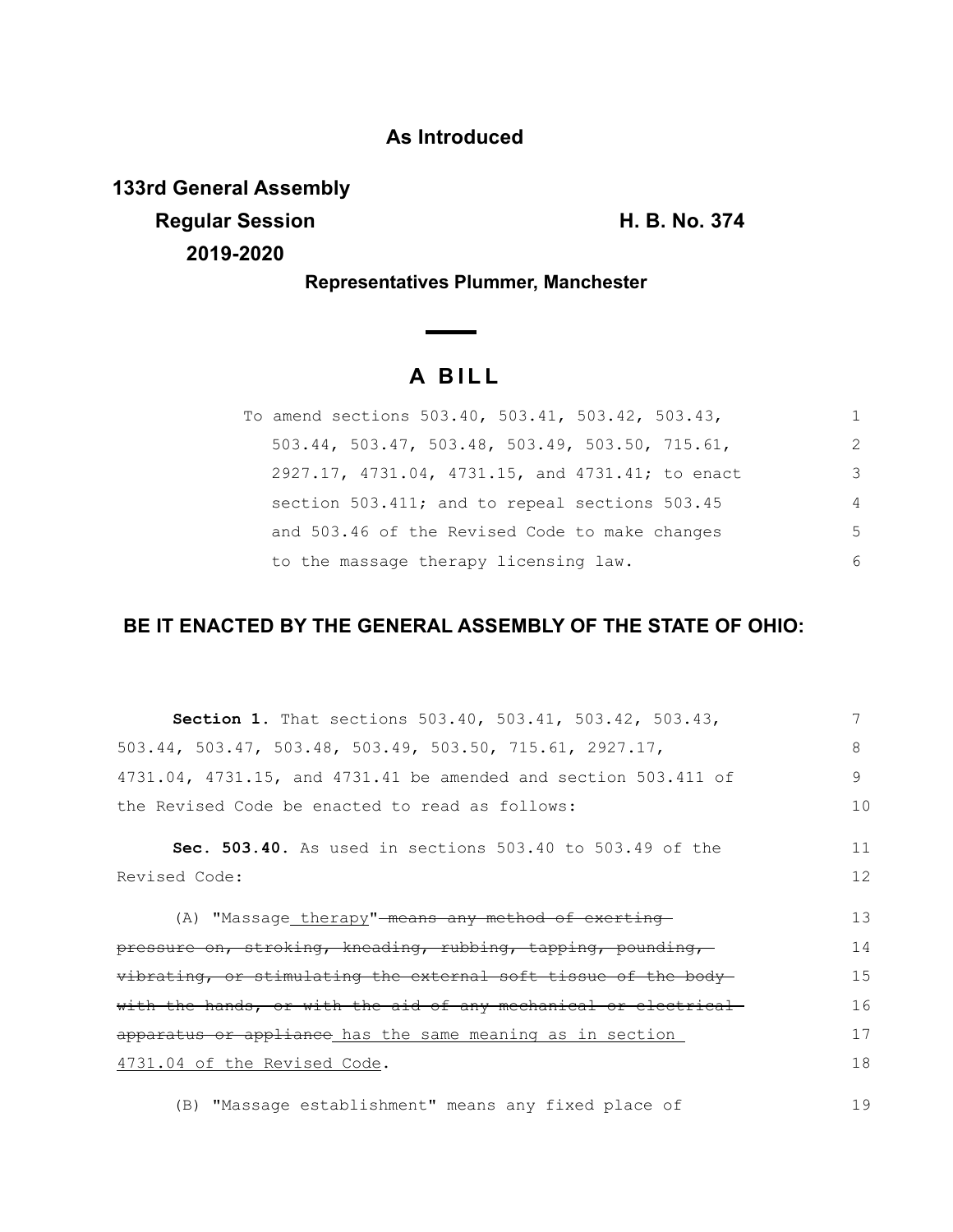| business where a person offers massages massage therapy is       | 20 |
|------------------------------------------------------------------|----|
| provided:                                                        | 21 |
| (1) In exchange for anything of value; or                        | 22 |
| (2) In connection with the provision of another legitimate       | 23 |
| service.                                                         | 24 |
| (C) "Masseur" or "masseuse" "Massage therapist" means any        | 25 |
| individual person who performs massages at a massage             | 26 |
| establishment massage therapy.                                   | 27 |
| (D) "Sexual or genital area" includes the genitalia, pubic-      | 28 |
| area, anus, perineum of any person, and the breasts of a         | 29 |
| female"Registration" means to provide information to the board   | 30 |
| of township trustees to indicate the location of the             | 31 |
| establishment, the names of individuals employed there, and      | 32 |
| evidence of current state licensure or student status of anyone  | 33 |
| providing massage therapy at the establishment as provided in    | 34 |
| division (A) of section 503.411 of the Revised Code.             | 35 |
| Sec. 503.41. (A) A board of township trustees, by                | 36 |
| resolution, may regulate and require the registration of massage | 37 |
| establishments and their employees within the unincorporated     | 38 |
| territory of the township_and_may_require_the_registration_of_   | 39 |
| persons performing massage therapy at the massage                | 40 |
| establishments. In accordance with sections 503.40 to 503.49 of  | 41 |
| the Revised Code, for-that purpose those purposes, the board, by | 42 |
| a majority vote of all members, may adopt, amend, administer,    | 43 |
| and enforce such establishment regulations and registration      | 44 |
| requirements within the unincorporated territory of the          | 45 |
| township.                                                        | 46 |
| (B) A board may adopt establishment regulations,                 | 47 |
| registration requirements, and amendments under this section     | 48 |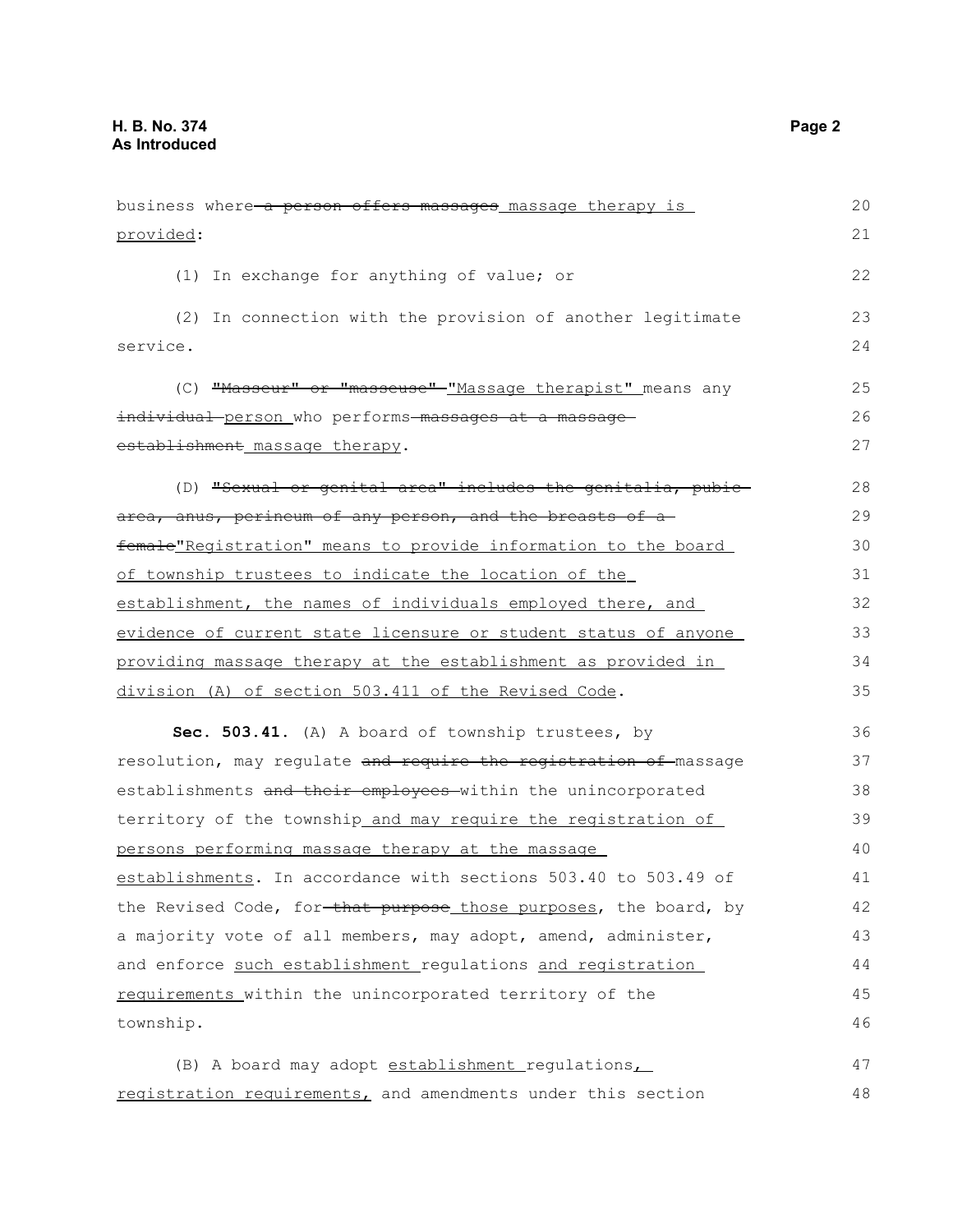#### **H. B. No. 374 Page 3 As Introduced**

only after public hearing at not fewer than two regular sessions of the board. The board shall cause to be published in a newspaper of general circulation in the township, or as provided in section 7.16 of the Revised Code, notice of the public hearings, including the time, date, and place, once a week for two weeks immediately preceding the hearings. The board shall make available proposed establishment regulations, registration requirements, or amendments to the public at the office of the board. 49 50 51 52 53 54 55 56 57

(C) Regulations Establishment regulations, registration requirements, or amendments adopted by the board are effective thirty days after the date of adoption unless, within thirty days after the adoption of the regulations, requirements, or amendments, the township fiscal officer receives a petition, signed by a number of qualified electors residing in the unincorporated area of the township equal to not less than ten per cent of the total vote cast for all candidates for governor in the area at the most recent general election at which a governor was elected, requesting the board to submit the regulations, requirements, or amendments to the electors of the area for approval or rejection at the next primary or general election occurring at least ninety days after the board receives the petition. 58 59 60 61 62 63 64 65 66 67 68 69 70 71

No establishment regulation, registration requirement, or amendment for which the referendum vote has been requested is effective unless a majority of the votes cast on the issue is in favor of the regulation, requirement, or amendment. Upon certification by the board of elections that a majority of the votes cast on the issue was in favor of the regulation, requirement, or amendment, the requlation, requirement, or amendment takes immediate effect. 72 73 74 75 76 77 78 79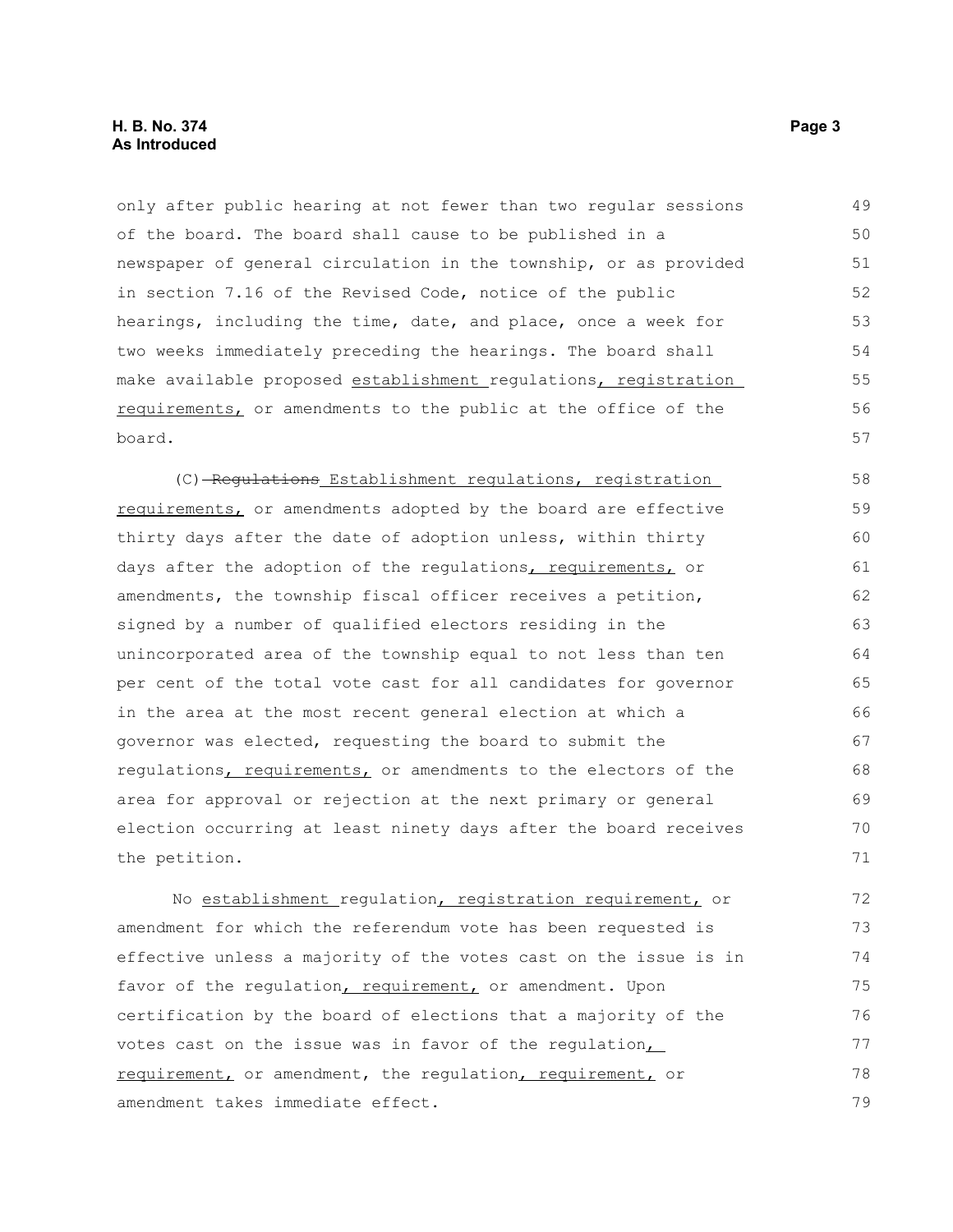#### **H. B. No. 374 Page 4 As Introduced**

(D) The board shall make available establishment regulations and registration requirements it adopts or amends to the public at the office of the board and shall cause to be published once a notice of the availability of the regulations and requirements in a newspaper of general circulation in the township within ten days after their adoption or amendment. 80 81 82 83 84 85

(E) Nothing in sections 503.40 to 503.49 of the Revised Code shall be construed to allow a board of township trustees to license any massage therapist or otherwise regulate the practice of any limited branch of medicine specified in section 4731.15 of the Revised Code or the practice of providing therapeutic massage by a licensed physician, a licensed podiatrist, a licensed chiropractor, a licensed podiatrist, a licensed nurse, or any other licensed health professional. As 86 87 88 89 90 91 92 93

As used in this division, "licensed" means licensed, certified, or registered to practice in this state. 94 95

 **Sec. 503.411.** If a board of township trustees has adopted a resolution under section 503.41 of the Revised Code to regulate massage establishments, all of the following apply:

 (A) The massage establishment regulations shall include a requirement that all massage therapy performed in a massage establishment be performed by a person who meets one or more of the following conditions and that does not exclude any such person: 99 100 101 102 103

 (1) Is licensed by the state cosmetology and barber board, or its predecessors or successors, and provides massage therapy as a portion of, and incidental to, barber services in accordance with Chapter 4709. of the Revised Code or cosmetology services in accordance with Chapter 4713. of the Revised Code; 104 105 106 107 108

96 97 98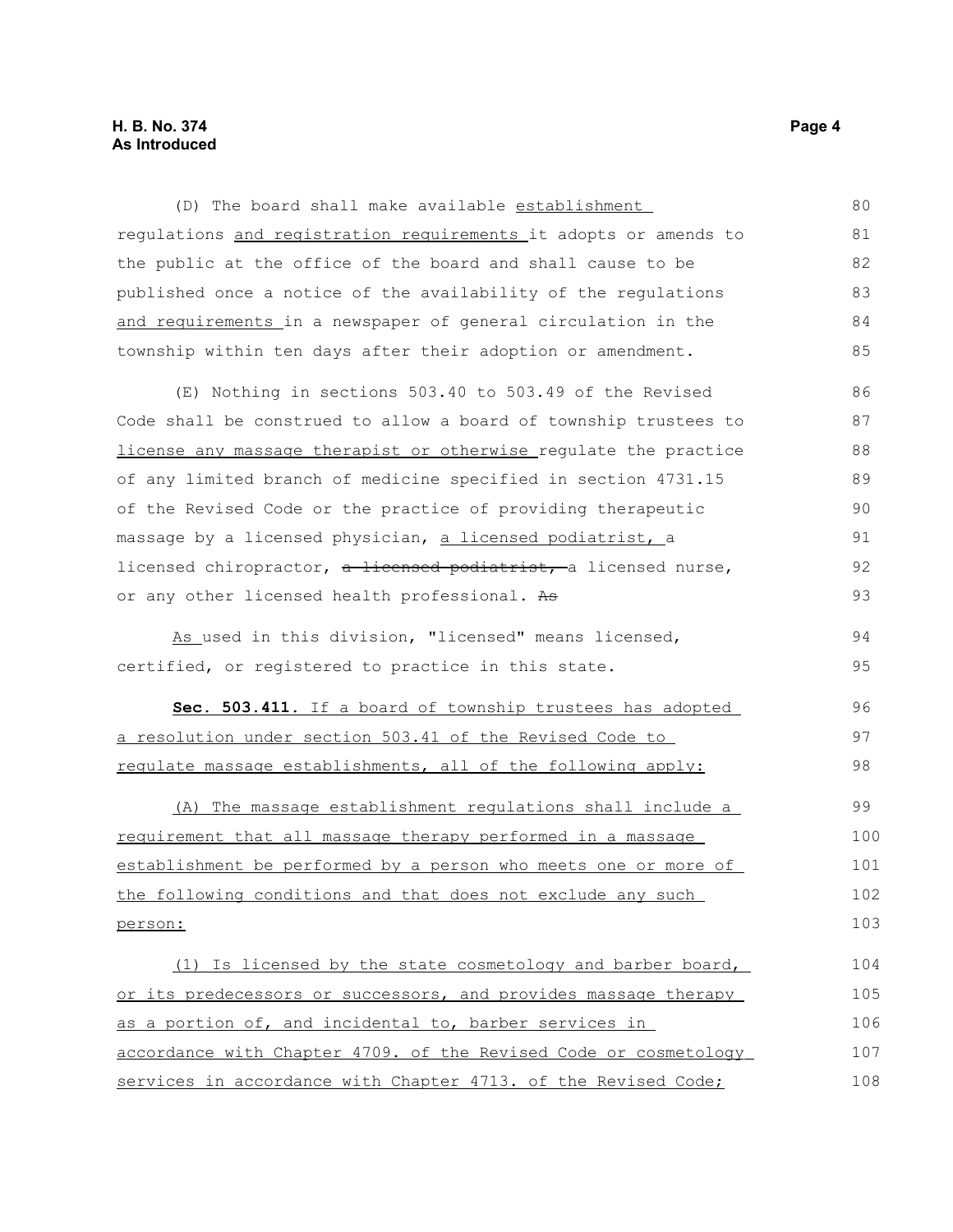| (2) Is licensed by the board of nursing, or its                  | 109 |
|------------------------------------------------------------------|-----|
| predecessors or successors, and provides massage therapy as a    | 110 |
| portion of, and incidental to, nursing services in accordance    | 111 |
| with Chapter 4723. of the Revised Code;                          | 112 |
| (3) Is licensed by the state medical board, or its               | 113 |
| predecessors or successors, and provides massage therapy as a    | 114 |
| portion of, and incidental to, medical services in accordance    | 115 |
| with Chapter 4730. or 4731. of the Revised Code or acupuncture   | 116 |
| or oriental medicine in accordance with Chapter 4762. of the     | 117 |
| Revised Code;                                                    | 118 |
| (4) Is licensed by the state chiropractic board, or its          | 119 |
| predecessors or successors, and provides massage therapy as a    | 120 |
| portion of, and incidental to, chiropractic services in          | 121 |
| accordance with Chapter 4734. of the Revised Code;               | 122 |
| (5) Is licensed by the state medical board, or its               | 123 |
| predecessors or successors, as a massage therapist in accordance | 124 |
| with Chapter 4731. of the Revised Code;                          | 125 |
| (6) Is licensed by the Ohio occupational therapy, physical       | 126 |
| therapy, and athletic trainers board, or its predecessors or     | 127 |
| successors, and provides massage therapy as a portion of, and    | 128 |
| incidental to, services provided as an occupational therapist,   | 129 |
| physical therapist, or athletic trainer in accordance with       | 130 |
| Chapter 4755. of the Revised Code;                               | 131 |
| (7) Is enrolled and regularly and actively participating         | 132 |
| in a program of study to achieve the training necessary to       | 133 |
| obtain the massage therapist license specified in division (A)   | 134 |
| (5) of this section and the program of study is in good standing | 135 |
| as determined by the state medical board.                        | 136 |
| (B) No person shall knowingly act as a massage therapist         | 137 |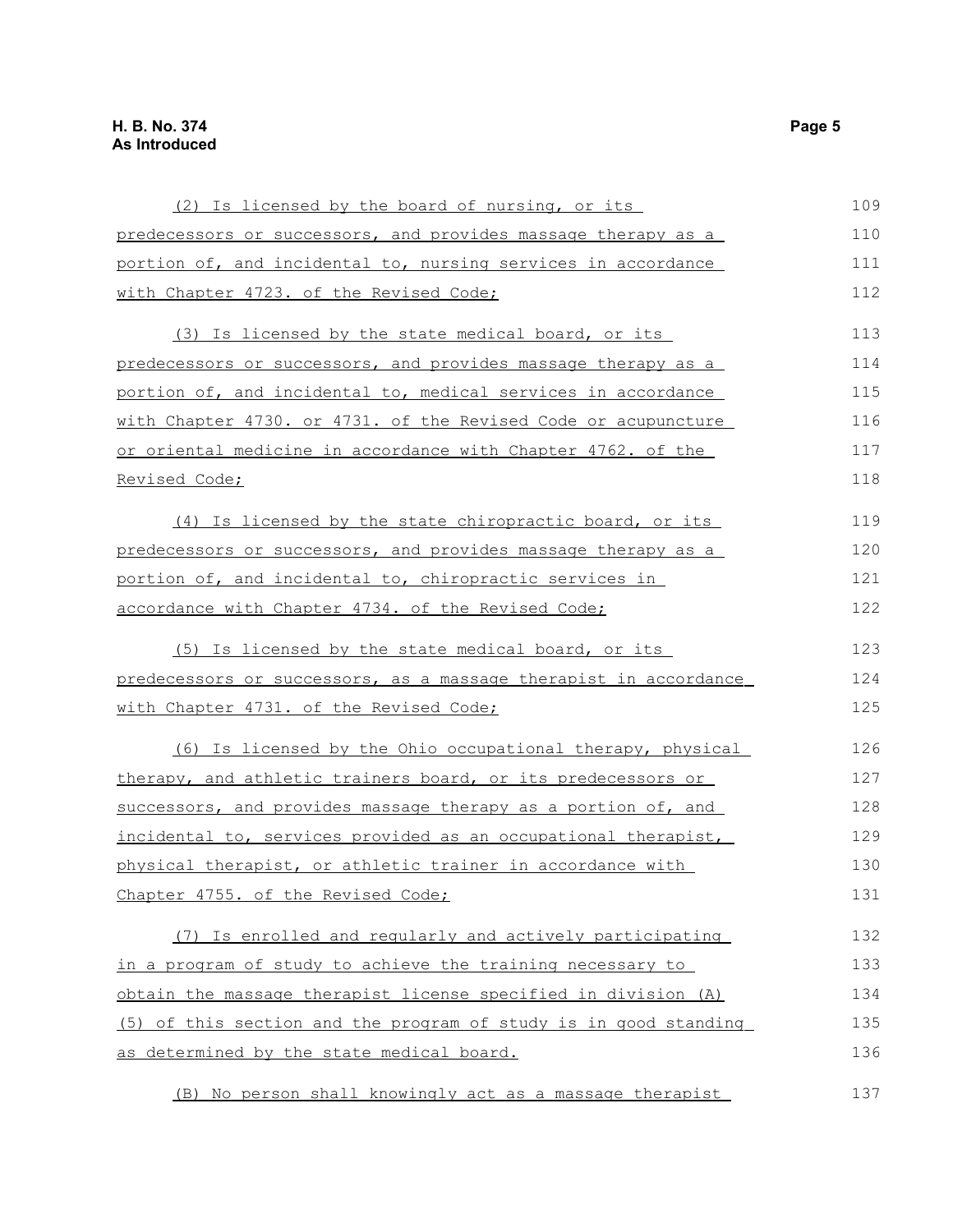| for a massage establishment located in the unincorporated area   | 138 |
|------------------------------------------------------------------|-----|
| of the township without first having obtained a license from a   | 139 |
| board specified in division (A) of this section or without being | 140 |
| a student as provided in division (A) (7) of this section.       | 141 |
| (C) The massage establishment regulations may include any        | 142 |
| of the following:                                                | 143 |
| (1) A requirement that the massage establishment fully           | 144 |
| comply with any applicable zoning resolution and amendments to   | 145 |
| the resolution that are adopted by the board under Chapter 519.  | 146 |
| of the Revised Code;                                             | 147 |
| (2) Designated hours as prohibited hours of operation;           | 148 |
| (3) The prohibitions set forth in division (B) of section        | 149 |
| 503.42 of the Revised Code;                                      | 150 |
| (4) Any other regulation considered by the board to be           | 151 |
| necessary for the health, safety, and welfare of the township    | 152 |
| residents, subject to division (E) of section 503.41 of the      | 153 |
| Revised Code.                                                    | 154 |
| Sec. 503.42. If a board of township trustees has adopted a       | 155 |
| resolution under section 503.41 of the Revised Code that         | 156 |
| includes a permit requirement to operate a massage               | 157 |
| establishment:                                                   | 158 |
| (A) No person shall engage in, conduct or carry on, or           | 159 |
| permit to be engaged in, conducted or carried on in the-         | 160 |
| unincorporated areas of the township, the operation of operate a | 161 |
| massage establishment in the unincorporated areas of a township  | 162 |
| without first having obtained a permit from the board of         | 163 |
| township trustees as provided in section 503.43 of the Revised   | 164 |
| Code.                                                            | 165 |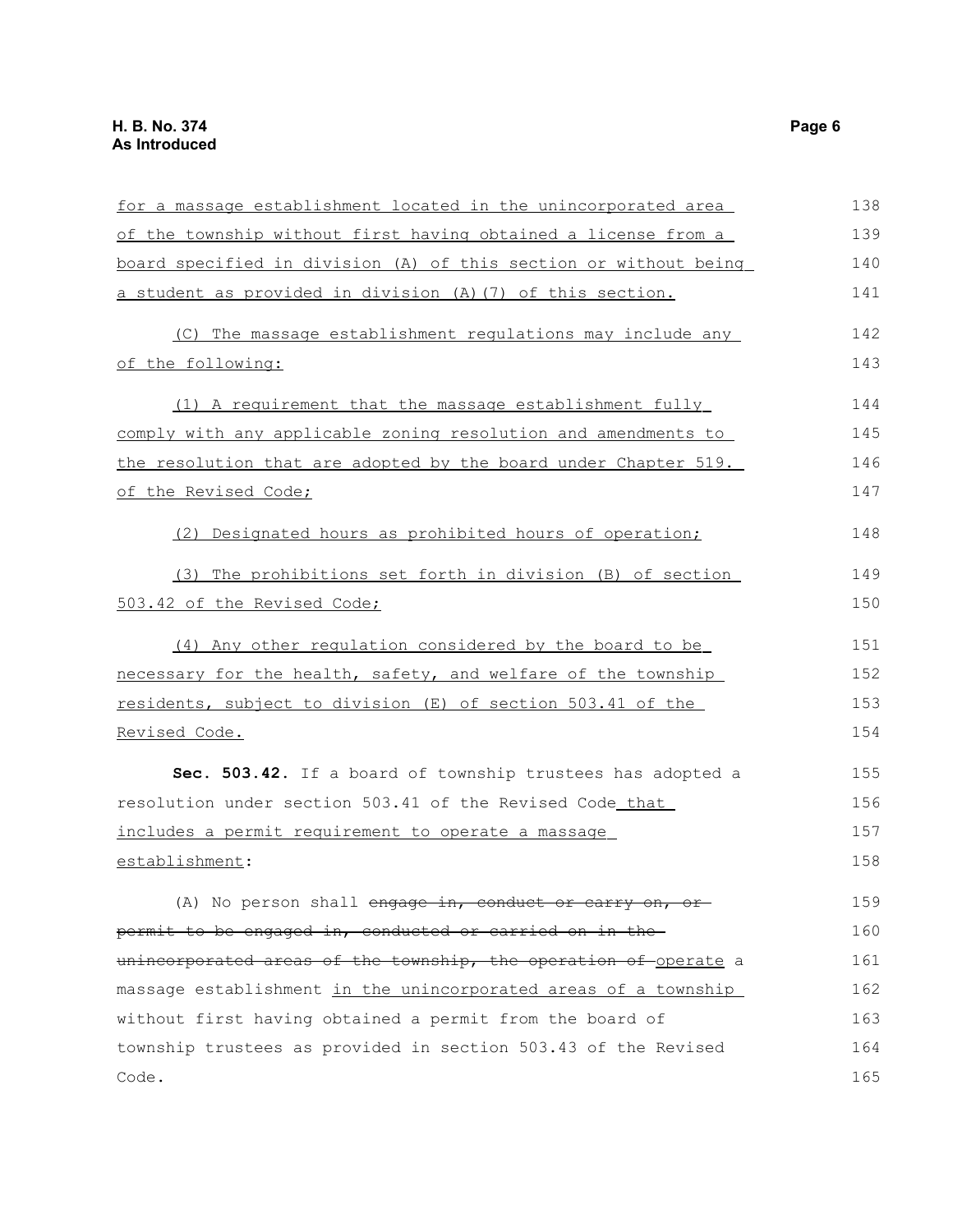(B) No individual shall act as a masseur or masseuse for a massage establishment located in the unincorporated areas of the township without first having obtained a license from the board of township trustees as provided in section 503.45 of the Revised Code. (C) No owner or operator of a massage establishment located in the unincorporated areas-area of the township shall knowingly do any of the following: (1) Employ an unlicensed masseur or masseuse as a massage therapist a person who does not meet one of the criteria listed in division (A) of section 503.411 of the Revised Code; (2) Refuse to allow appropriate state or local authorities, including police officers, access to the massage establishment for any health or safety inspection conducted pursuant to a massage establishment regulation or massage therapist registration requirement adopted by the township under section 503.41 of the Revised Code; (3) Operate during the hours designated as prohibited hours of operation by the board of township trustees; (4) Employ any person under the age of eighteen. (D) No person employed in a massage establishment located in the unincorporated area of the township shall knowingly doany of the following in the performance of duties at the massageestablishment: (1) Place his or her hand upon, touch with any part of his or her body, fondle in any manner, or massage the sexual or genital area of any other person; (2) Perform, offer, or agree to perform any act which 166 167 168 169 170 171 172 173 174 175 176 177 178 179 180 181 182 183 184 185 186 187 188 189 190 191 192 193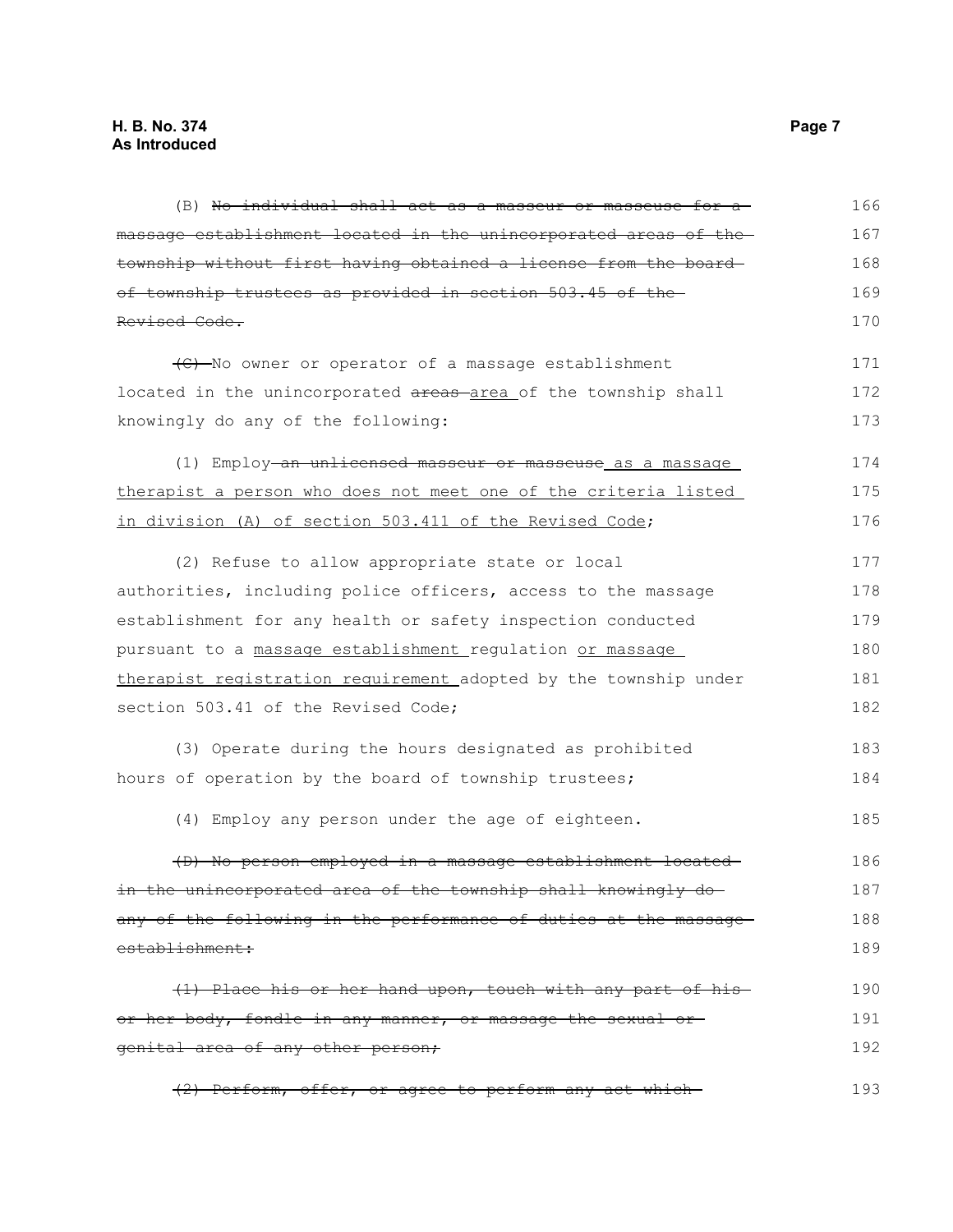would require the touching of the sexual or genital area of any other person; (3) Touch, offer, or agree to touch the sexual or genital area of any other person with any mechanical or electrical apparatus or appliance; (4) Wear unclean clothing, no clothing, transparent clothing, or clothing that otherwise reveals the sexual or genital areas of the masseur or masseuse; (5) Uncover or allow the sexual or genital area of any other person to be uncovered while providing massages. (E) No licensed masseur or masseuse shall accept or continue employment at a massage establishment that does not have a current, valid permit issued by the board of township trustees. **Sec. 503.43.** If a board of township trustees has adopted a resolution under section 503.41 of the Revised Code that includes a permit requirement to operate a massage establishment, the application for a permit to operate a massage establishment shall be made to the board and shall include the following: (A) An initial, nonrefundable filing fee of two hundred fifty dollars and an annual nonrefundable renewal fee of one hundred twenty-five dollars; (B) A health and safety report of an inspection of the premises performed within thirty days of the application to determine compliance with applicable health and safety codes, which inspection appropriate state or local authorities acting pursuant to an agreement with the board shall perform; 194 195 196 197 198 199 200 201 202 203 204 205 206 207 208 209 210 211 212 213 214 215 216 217 218 219 220 221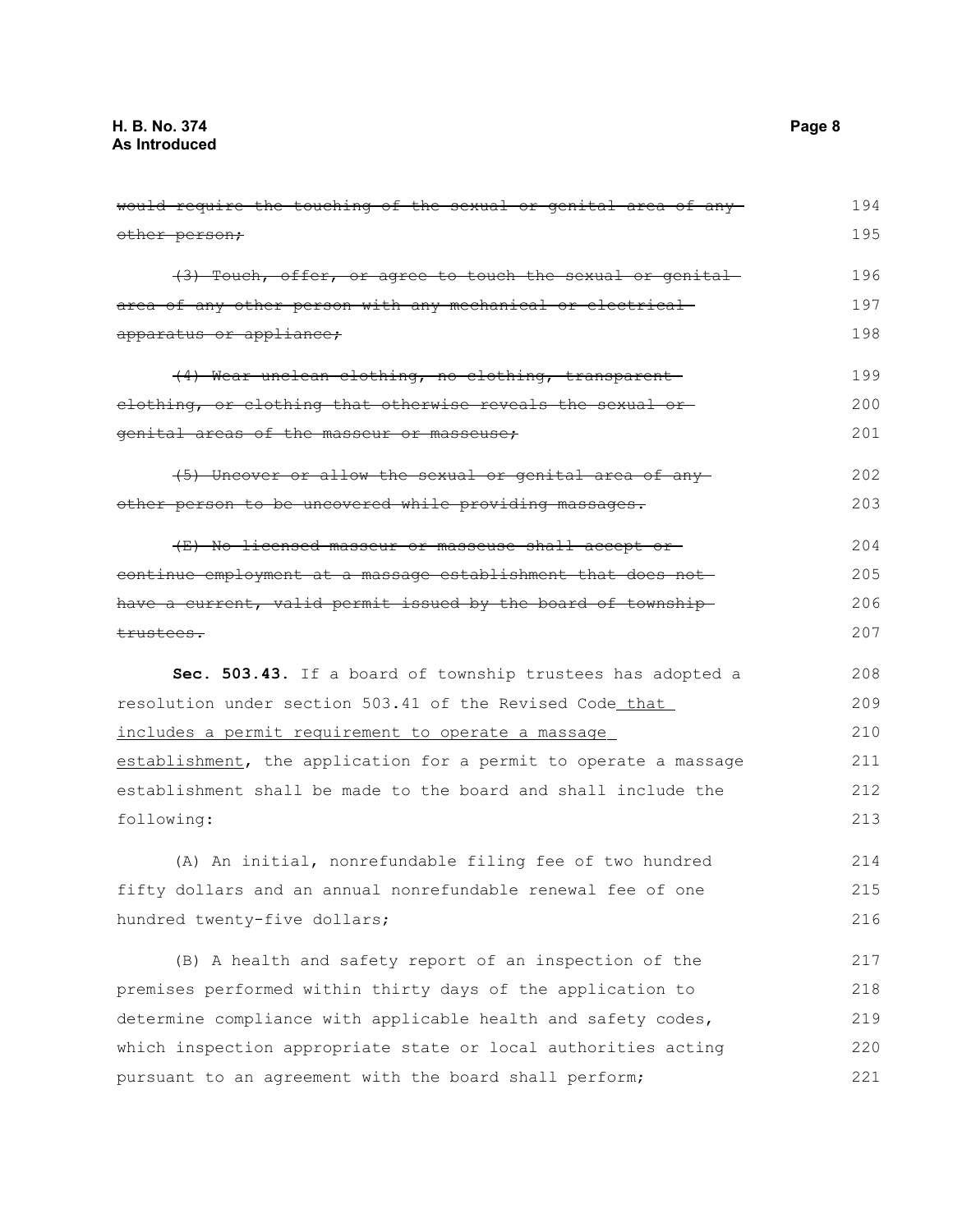| (C) The full name and address of any person applying for a       | 222 |
|------------------------------------------------------------------|-----|
| permit, including any partner or limited partner of a            | 223 |
| partnership applicant, any officer or director of a corporate    | 224 |
| applicant, and any stock holder holding more than two per cent   | 225 |
| of the stock of a corporate applicant_having less than a total_  | 226 |
| of fifty employees or any stock holder holding more than twenty- | 227 |
| five per cent of the stock of a corporate applicant having more  | 228 |
| than a total of fifty employees, the date of birth and social    | 229 |
| security number-of each individual, and the federal              | 230 |
| identification number of any partnership or corporation;         | 231 |
| (D) Authorization for an investigation into the criminal         | 232 |
| record of any person applying for a permit;                      | 233 |
| (E) Proof that the massage establishment fully complies          | 234 |
| with any applicable zoning resolution and amendments to the      | 235 |
| resolution adopted by the board under Chapter 519. of the        | 236 |
| Revised Code;                                                    | 237 |
| (F) Any other information determined by the board to be          | 238 |
| necessary for the health, safety, and welfare of the township    | 239 |
| residents, subject to division (E) of section 503.41 of the      | 240 |
| Revised Code.                                                    | 241 |
| A permit issued under this section to a massage                  | 242 |
| establishment shall expire one year after the date of issuance,  | 243 |
| except that no massage establishment shall be required to        | 244 |
| discontinue business because of the failure of the board to act  | 245 |
| on a renewal application filed in a timely manner and pending    | 246 |
| before the board on the expiration date of the establishment's   | 247 |
| permit. Each permit shall contain the name of the applicant, the | 248 |
| address of the massage establishment, and the expiration date of | 249 |
| the permit.                                                      | 250 |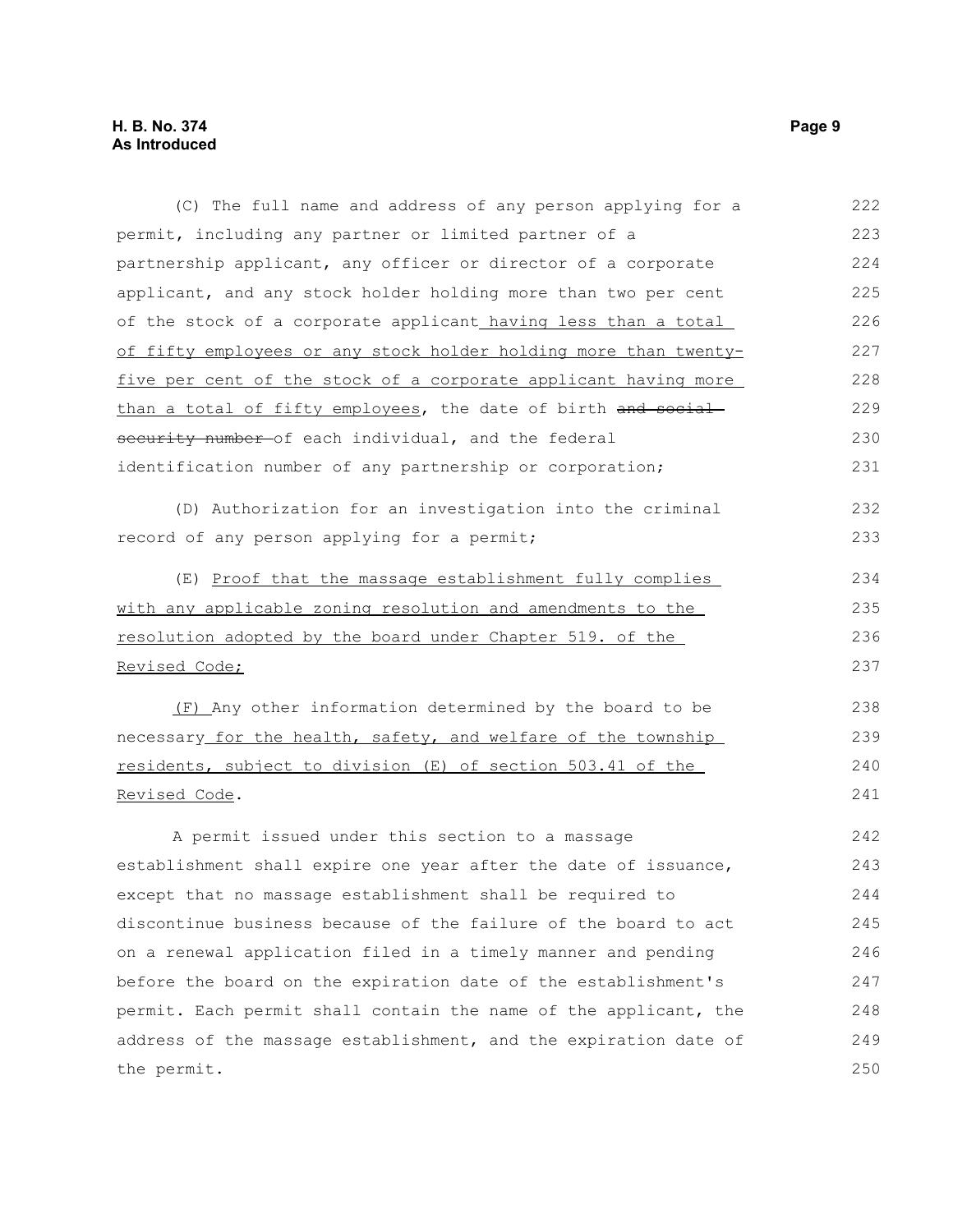### **H. B. No. 374 Page 10 As Introduced**

| Sec. 503.44. If a board of township trustees has adopted a       | 251 |
|------------------------------------------------------------------|-----|
| resolution under section 503.41 of the Revised Code that         | 252 |
| includes a permit requirement to operate a massage               | 253 |
| establishment, it shall deny any application for a permit to     | 254 |
| operate a massage establishment or revoke, at any time, a        | 255 |
| previously issued permit, for any of the following reasons:      | 256 |
| (A) Falsification of any of the information required for         | 257 |
| the application or failure to fully complete the application;    | 258 |
| (B) Failure to cooperate with any required health or             | 259 |
| safety inspection;                                               | 260 |
| (C) Any one of the persons named on the application is           | 261 |
| under the age of eighteen;                                       | 262 |
| (D) Any one of the persons named on the application has          | 263 |
| been convicted of or pleaded guilty to any violation of Chapter  | 264 |
| 2907. of the Revised Code, or any violation of any municipal     | 265 |
| ordinance that is substantially equivalent to any offense        | 266 |
| contained in Chapter 2907. of the Revised Code, within five      | 267 |
| years preceding the application+                                 | 268 |
| (E) Any masseur or masseuse employed at the licensed             | 269 |
| massage establishment has been convicted of or pleaded guilty to | 270 |
| a violation of division (D) of section 503.42 of the Revised     | 271 |
| Code.                                                            | 272 |
| Sec. 503.47. If a board of township trustees has adopted a       | 273 |
| resolution under section 503.41 of the Revised Code that         | 274 |
| includes a permit requirement to operate a massage               | 275 |
| establishment, the regulations adopted for that purpose may      | 276 |
| require any of the following:                                    | 277 |
| (A) A massage establishment to display its current permit        | 278 |
| in an area open to the public;                                   | 279 |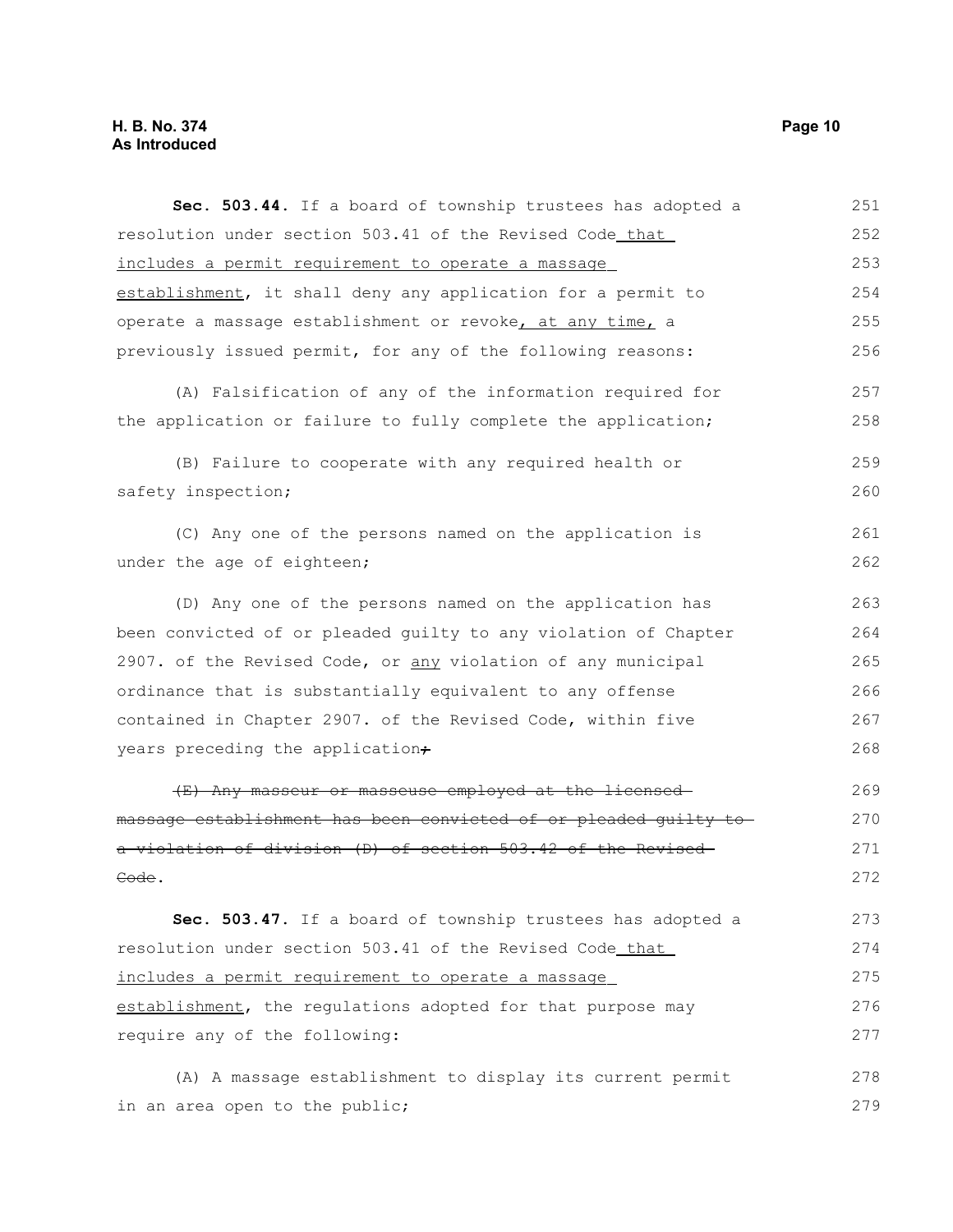| (B) Each massager A massage establishment to display the               | 280 |
|------------------------------------------------------------------------|-----|
| massager's license massage therapists' certificates to practice        | 281 |
| at all times in the areas of the massage establishment where-the-      | 282 |
| <del>licensee is providing massages</del> massage therapy is provided; | 283 |
| (C) Massage establishments to undergo periodic health and              | 284 |
| safety inspections to determine continual compliance with              | 285 |
| applicable health and safety codes;                                    | 286 |
| (D) Massagers to undergo periodic physical examinations                | 287 |
| performed by a licensed physician, a physician assistant, a            | 288 |
| elinical nurse specialist, a certified nurse practitioner, or a        | 289 |
| certified nurse-midwife certifying that the massager continues-        | 290 |
| to be free from communicable diseases;                                 | 291 |
| (E) Any other requirement reasonably thought necessary by              | 292 |
| the board for the health, safety, and welfare of township              | 293 |
| residents, subject to division (E) of section 503.41 of the            | 294 |
| Revised Code.                                                          | 295 |
| Sec. 503.48. A board of township trustees acting under                 | 296 |
| sections 503.40 to 503.49 of the Revised Code that has adopted a       | 297 |
| resolution under section 503.41 of the Revised Code need not           | 298 |
| hold any hearing in connection with an order denying or revoking       | 299 |
| a permit to operate a massage establishment-or masseur or-             | 300 |
| masseuse license. The board shall maintain a complete record of        | 301 |
| each proceeding and shall notify the applicant in writing of its       | 302 |
| order. Any person adversely affected by an order of the board          | 303 |
| denying or revoking a permit to operate a massage establishment        | 304 |
| or masseur or masseuse license may appeal from the order of the        | 305 |
| board to the court of common pleas of the county in which the          | 306 |
| township is located, the place of business of the permit holder-       | 307 |
| is located, or the person is a resident. The appeal shall be in        | 308 |
| accordance with Chapter 2506. of the Revised Code.                     | 309 |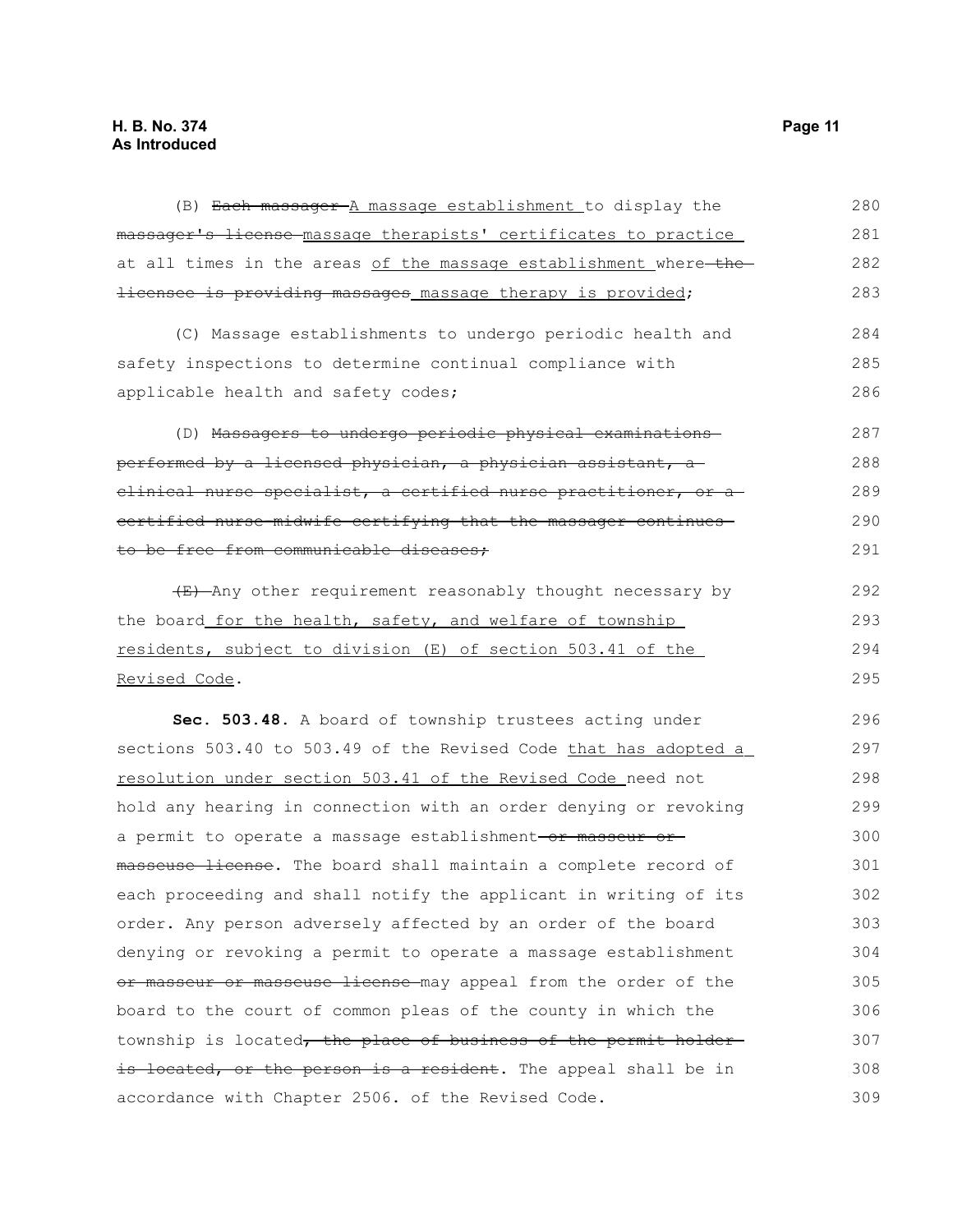## **H. B. No. 374 Page 12 As Introduced**

| Sec. 503.49. If a board of township trustees has adopted a                             | 310 |
|----------------------------------------------------------------------------------------|-----|
| resolution under section 503.41 of the Revised Code_that_                              | 311 |
| includes a permit requirement to operate a massage                                     | 312 |
| establishment, the board shall deposit the fees collected by the                       | 313 |
| township for massage establishment permits and masseur and                             | 314 |
| masseuse licenses in the township general fund and first use the                       | 315 |
| fees for the cost of administering and enforcing massage                               | 316 |
| establishment_regulations and massage therapist registration                           | 317 |
| requirements adopted under section 503.41 of the Revised Code.                         | 318 |
| Sec. 503.50. (A) Whoever violates division $(A)$ - or $(B)$ of                         | 319 |
| section 503.42 of the Revised Code is guilty of a misdemeanor of                       | 320 |
| the first degree.                                                                      | 321 |
| (B) Whoever violates division (B) of section 503.411 or                                | 322 |
| division- $(\theta)$ , $(\theta)$ , or $(\theta)$ (B) of section 503.42 of the Revised | 323 |
| Code is guilty of a misdemeanor of the third degree.                                   | 324 |
| Sec. 715.61. (A) As used in this section:                                              | 325 |
| (1) "Massage establishment" has the same meaning as in                                 | 326 |
| section 503.40 of the Revised Code.                                                    | 327 |
| (2) "Massage therapy" has the same meaning as in section                               | 328 |
| 4731.04 of the Revised Code.                                                           | 329 |
| (B) Any municipal corporation may regulate and license                                 | 330 |
| manufacturers and dealers in explosives, chattel mortgage and                          | 331 |
| salary loan brokers, peddlers, public ballrooms, scavengers,                           | 332 |
| intelligence officers, billiard rooms, bowling alleys, livery,                         | 333 |
| sale, and boarding stables, dancing or riding academies or                             | 334 |
| schools, race courses, ball grounds, street musicians,                                 | 335 |
| secondhand dealers, junk shops, and all persons engaged in the                         | 336 |
| trade, business, or profession of manicuring, massaging, or                            | 337 |
| chiropody. In the granting of any license a municipal                                  | 338 |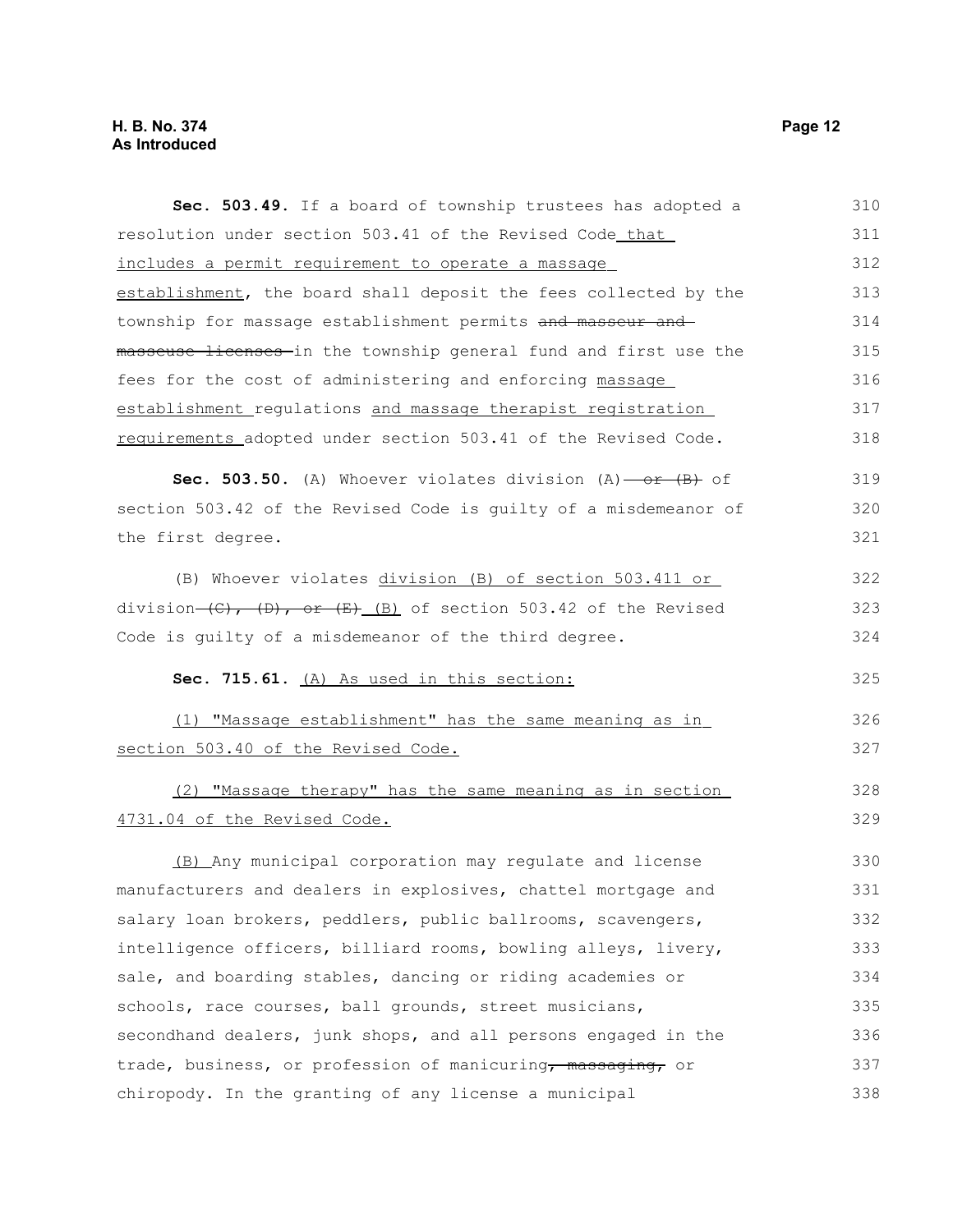| corporation may charge such fees as the legislative authority    | 339 |
|------------------------------------------------------------------|-----|
| deems proper and expedient.                                      | 340 |
| (C)(1) A municipal corporation may regulate and license          | 341 |
| massage establishments within its jurisdiction and may require   | 342 |
| the registration of persons performing massage therapy at the    | 343 |
| massage establishment.                                           | 344 |
| (2) If a municipal corporation regulates massage                 | 345 |
| establishments under this section, the regulations shall include | 346 |
| a requirement that all massage therapy performed in the massage  | 347 |
| establishment be performed by a person described in division (A) | 348 |
| of section 503.411 of the Revised Code.                          | 349 |
| Sec. 2927.17. (A) No person, by means of a statement,            | 350 |
| solicitation, or offer in a print or electronic publication,     | 351 |
| sign, placard, storefront display, or other medium, shall        | 352 |
| advertise massage_therapy, relaxation massage, any other massage | 353 |
| technique or method, or any related service, with the suggestion | 354 |
| or promise of sexual activity.                                   | 355 |
| (B) Whoever violates this section is guilty of unlawful          | 356 |
| advertising of massage, a misdemeanor of the first degree.       | 357 |
| (C) Nothing in this section prevents the legislative             | 358 |
| authority of a municipal corporation or township from enacting   | 359 |
| any regulation of the advertising of massage further than and in | 360 |
| addition to the provisions of divisions (A) and (B) of this      | 361 |
| section.                                                         | 362 |
| (D) As used in this section, "sexual:                            | 363 |
| (1) "Massage therapy" has the same meaning as in section         | 364 |
| 4731.04 of the Revised Code.                                     | 365 |
| (2) "Sexual activity" has the same meaning as in section         | 366 |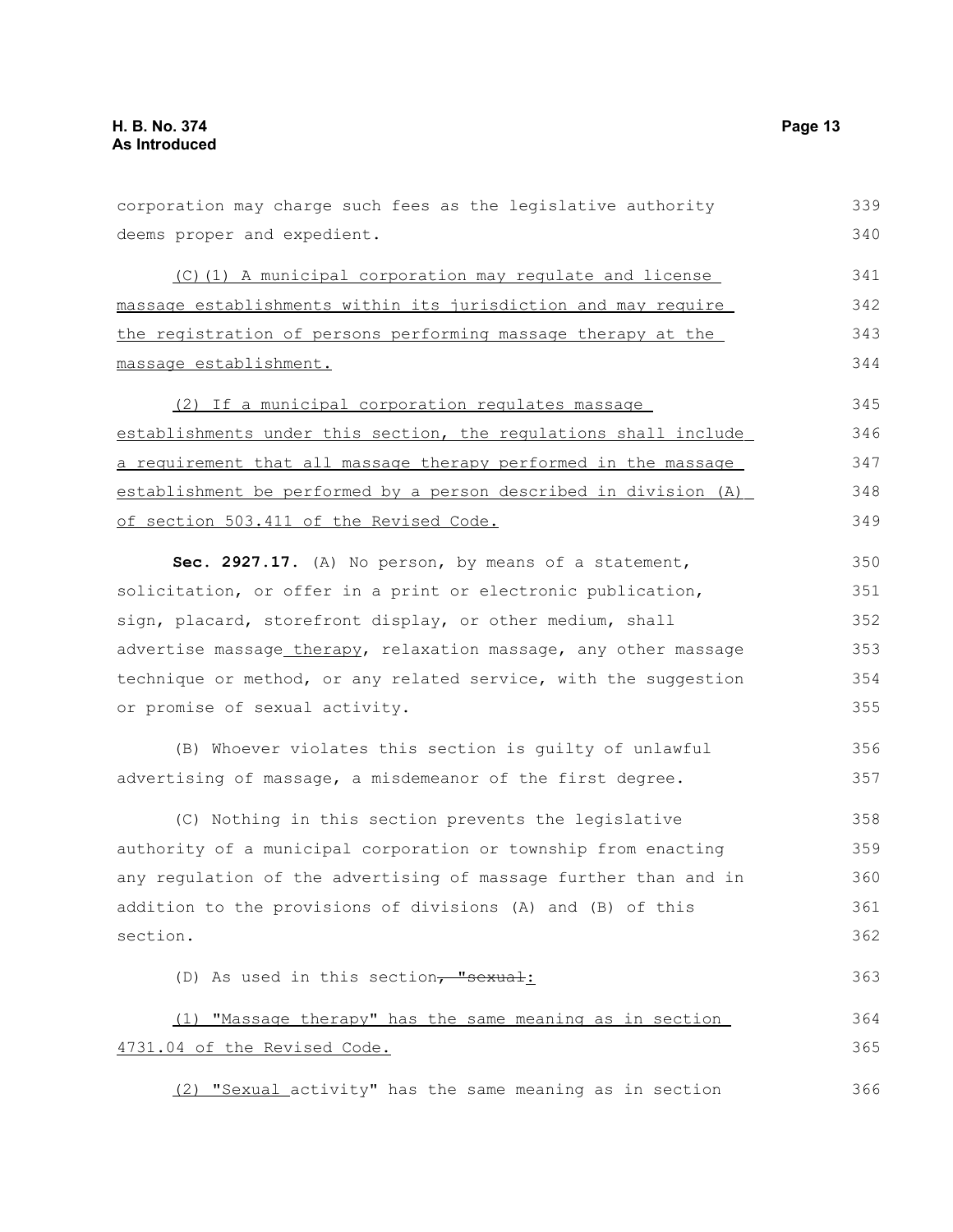| 2907.01 of the Revised Code.                                     | 367 |
|------------------------------------------------------------------|-----|
| Sec. 4731.04. As used in this chapter:                           | 368 |
| (A) "Cosmetic therapy" means the permanent removal of hair       | 369 |
| from the human body through the use of electric modalities       | 370 |
| approved by the state medical board for use in cosmetic therapy  | 371 |
| and may include the systematic friction, stroking, slapping, and | 372 |
| kneading or tapping of the face, neck, scalp, or shoulders.      | 373 |
| (B) "Fifth pathway training" means supervised clinical           | 374 |
| training obtained in the United States as a substitute for the   | 375 |
| internship or social service requirements of a foreign medical   | 376 |
| school.                                                          | 377 |
| (C) "Graduate medical education" means education received        | 378 |
| through any of the following:                                    | 379 |
| (1) An internship, residency, or clinical fellowship             | 380 |
| program conducted in the United States and accredited by either  | 381 |
| the accreditation council for graduate medical education of the  | 382 |
| American medical association or the American osteopathic         | 383 |
| association;                                                     | 384 |
| (2) A clinical fellowship program that is not accredited         | 385 |
| as described in division (C) (1) of this section, but is         | 386 |
| conducted in the United States at an institution with a          | 387 |
| residency program that is accredited as described in that        | 388 |
| division and is in a clinical field the same as or related to    | 389 |
| the clinical field of the fellowship program;                    | 390 |
| (3) An internship program conducted in Canada and                | 391 |
| accredited by the committee on accreditation of preregistration  | 392 |

accredited by the committee on accreditation of preregistration physician training programs of the federation of provincial medical licensing authorities of Canada; 393 394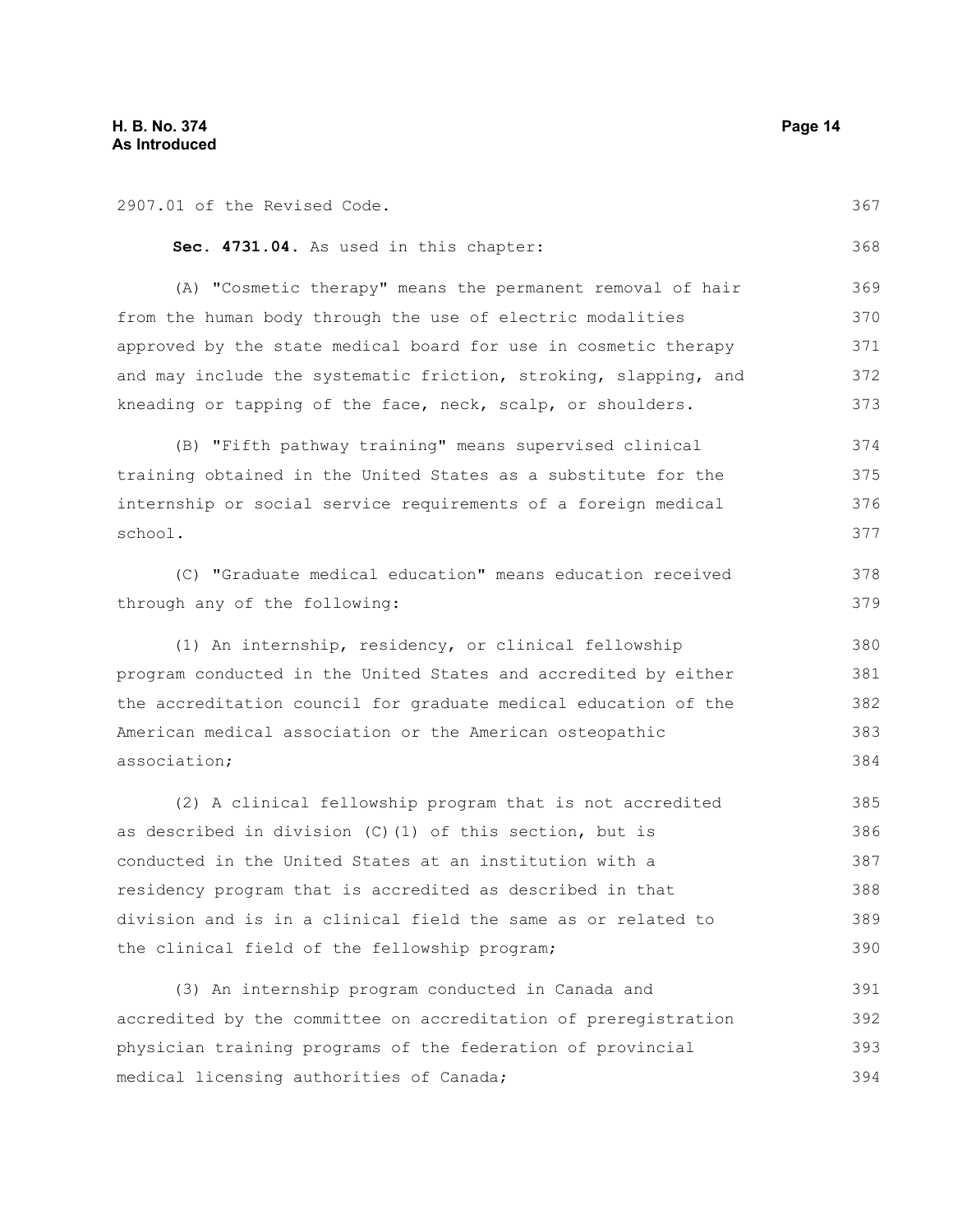#### **H. B. No. 374 Page 15 As Introduced**

(4) A residency program conducted in Canada and accredited by either the royal college of physicians and surgeons of Canada or the college of family physicians of Canada. 395 396 397

(D) "Massage therapy" means the treatment of disorders ofthe human body by the manipulation of soft tissue through the systematic external application of massage techniques including touch, stroking, friction, vibration, percussion, kneading, stretching, compression, and joint movements within the normal physiologic range of motion; and adjunctive thereto, the external application of water, heat, cold, topical preparations, and mechanical devices. 398 399 400 401 402 403 404 405

 "Massage therapy" does not include the manipulation of the reproductive organs, perineum, rectum, or anus unless the action is undertaken pursuant to a prescription issued by a person who is authorized under this chapter to practice medicine and surgery or osteopathic medicine and surgery or the action is performed under the supervision of such a physician. 406 407 408 409 410 411

**Sec. 4731.15.** (A) The state medical board also shall regulate the following limited branches of medicine: massage therapy and cosmetic therapy, and to the extent specified in section 4731.151 of the Revised Code, naprapathy and mechanotherapy. The board shall adopt rules governing the limited branches of medicine under its jurisdiction. The rules shall be adopted in accordance with Chapter 119. of the Revised Code. 412 413 414 415 416 417 418 419

(B) A license to practice a limited branch of medicine issued by the state medical board is valid for a two-year period unless revoked or suspended and expires on the date that is two years after the date of issuance. The license may be renewed for additional two-year periods in accordance with division (C) of 420 421 422 423 424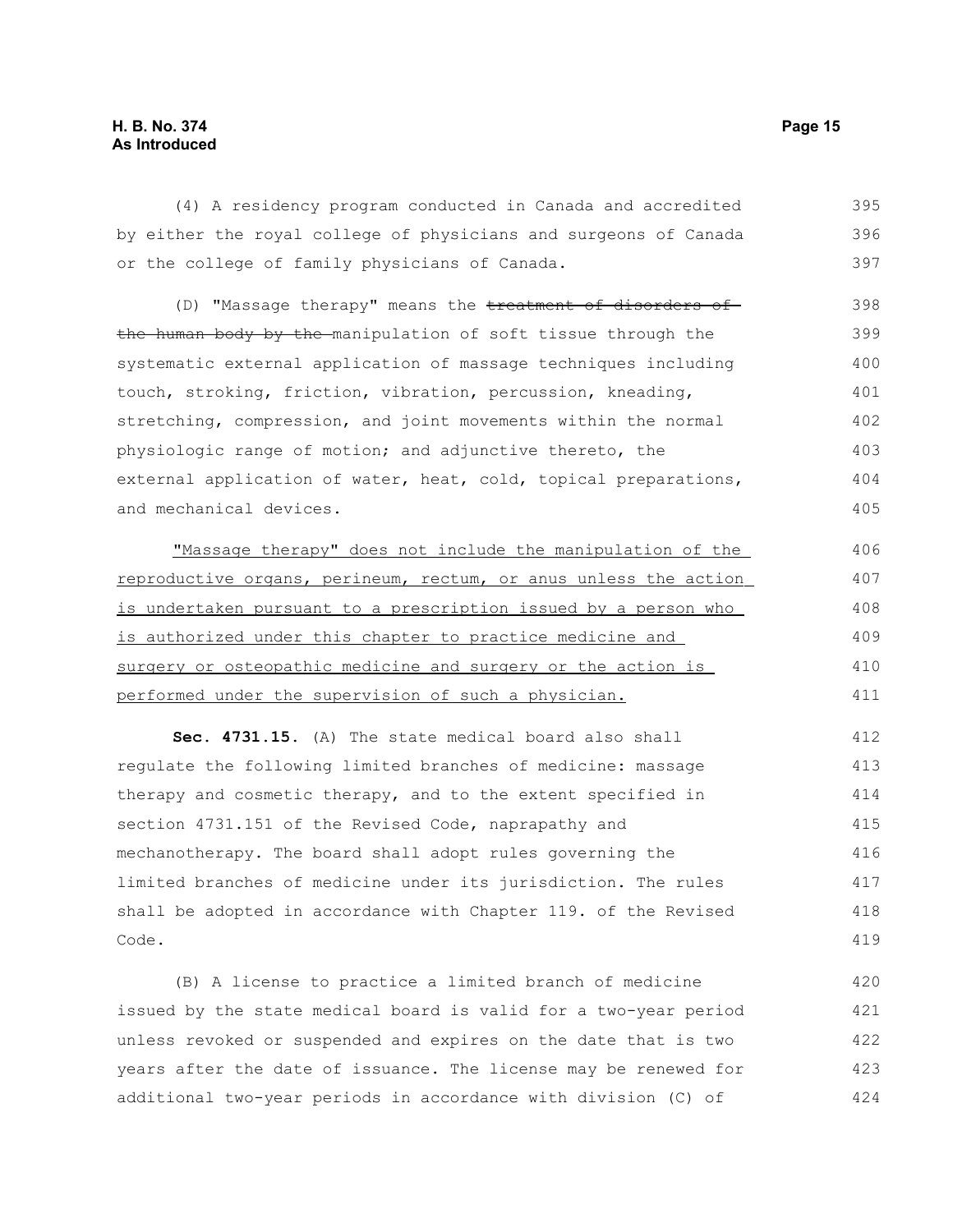452 453

| this section.                                                    | 425 |
|------------------------------------------------------------------|-----|
| (C) Both of the following apply with respect to the              | 426 |
| renewal of licenses to practice a limited branch of medicine:    | 427 |
| (1) Each person seeking to renew a license to practice a         | 428 |
| limited branch of medicine shall apply for biennial renewal with | 429 |
| the state medical board in a manner prescribed by the board. An  | 430 |
| applicant for renewal shall pay a biennial renewal fee of one    | 431 |
| hundred dollars.                                                 | 432 |
| (2) At least one month before a license expires, the board       | 433 |
| shall provide a renewal notice to the license holder.            | 434 |
| (D) All persons who hold a license to practice a limited         | 435 |
| branch of medicine issued by the state medical board shall       | 436 |
| provide the board notice of any change of address. The notice    | 437 |
| shall be submitted to the board not later than thirty days after | 438 |
| the change of address.                                           | 439 |
| (E) A license to practice a limited branch of medicine           | 440 |
| shall be automatically suspended if the license holder fails to  | 441 |
| renew the license in accordance with division (C) of this        | 442 |
| section. Continued practice after the suspension of the license  | 443 |
| to practice shall be considered as practicing in violation of    | 444 |
| sections 4731.34 and 4731.41 of the Revised Code.                | 445 |
| If a license has been suspended pursuant to this division        | 446 |
| for two years or less, it may be reinstated. The board shall     | 447 |
| reinstate the license upon an applicant's submission of a        | 448 |
| renewal application and payment of a reinstatement fee of one    | 449 |
| hundred twenty-five dollars. With regard to reinstatement of a   | 450 |
| license to practice cosmetic therapy, the applicant also shall   | 451 |

submit with the application a certification that the number of

hours of continuing education necessary to have a suspended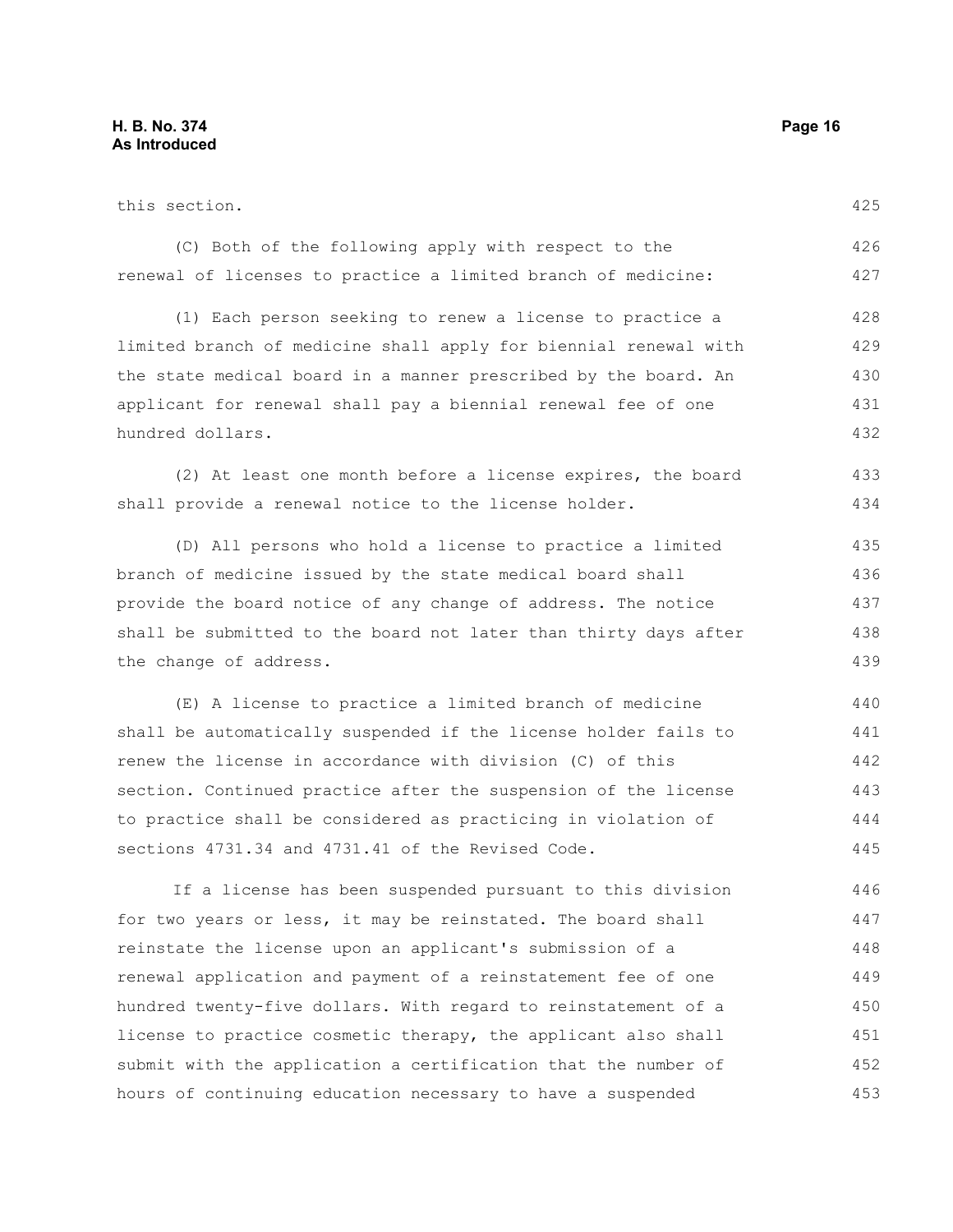license reinstated have been completed, as specified in rules the board shall adopt in accordance with Chapter 119. of the Revised Code. 454 455 456

If a license has been suspended pursuant to this division for more than two years, it may be restored. Subject to section 4731.222 of the Revised Code, the board may restore the license upon an applicant's submission of a restoration application and a restoration fee of one hundred fifty dollars and compliance with sections 4776.01 to 4776.04 of the Revised Code. The board shall not restore to an applicant a license to practice unless the board, in its discretion, decides that the results of the criminal records check do not make the applicant ineligible for a license issued pursuant to section 4731.17 of the Revised Code. 457 458 459 460 461 462 463 464 465 466 467

 (F) The following persons are not required to holda certificate to practice massage therapy issued under this chapter: 468 469 470

 (1) A person authorized to practice under Chapter 4709., 4713., 4723., 4730., 4734., 4755., or 4762. of the Revised Code, provided that the person's scope of practice authorizes the person to use massage techniques; 471 472 473 474

 (2) An enrolled student practicing massage therapy as part of a program of study at a school, college, or institution in good standing as determined by the board in accordance with division (A) of section 4731.16 of the Revised Code; 475 476 477 478

 (3) A person holding a certificate to practice cosmetic therapy issued under this chapter and whose practice may include massage techniques. 479 480 481

**Sec. 4731.41.** (A) No Except as provided in division (F) of 482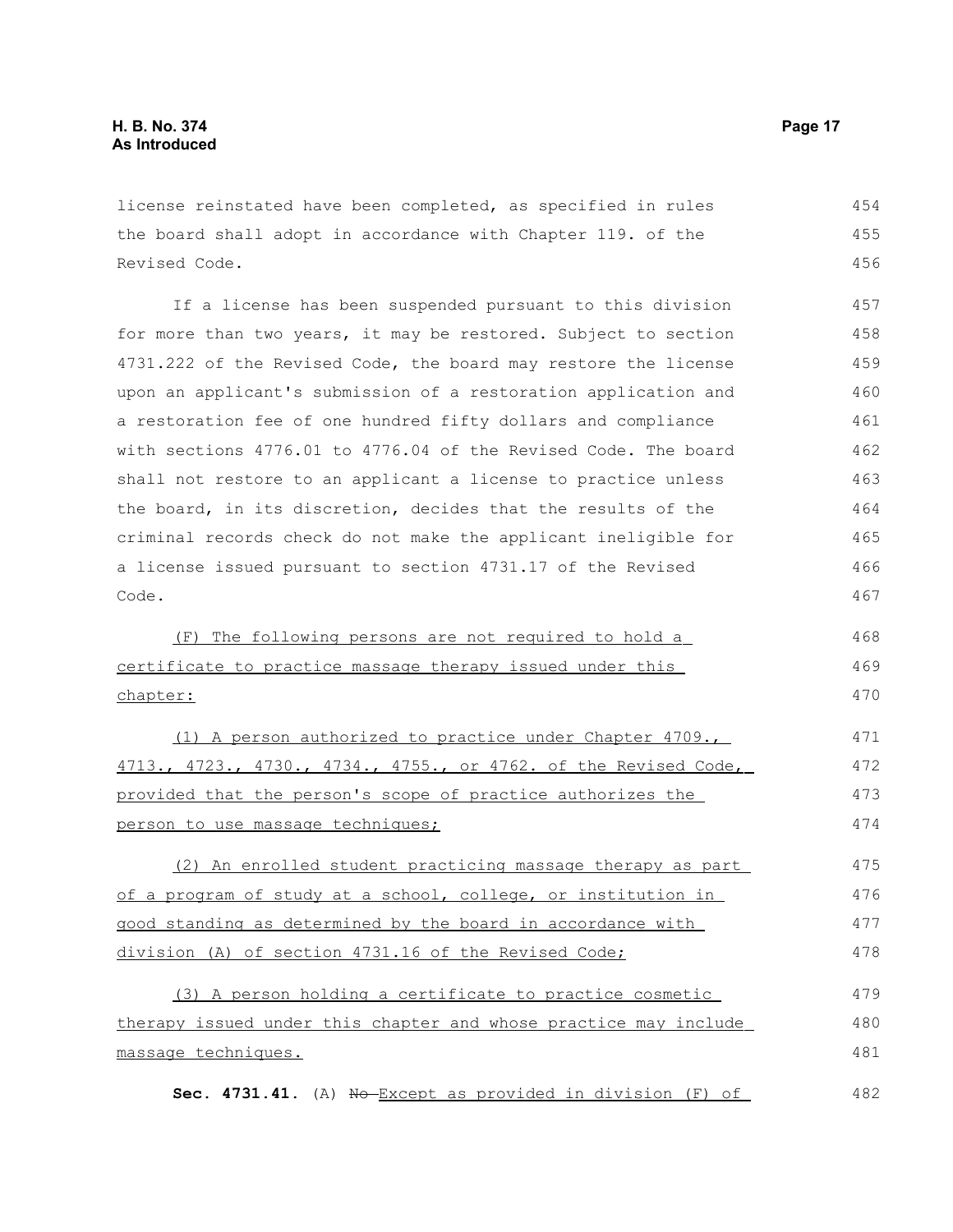section 4731.15 of the Revised Code, no person shall practice medicine and surgery, or any of its branches, without the appropriate license or certificate from the state medical board to engage in the practice. No person shall advertise or claim to the public to be a practitioner of medicine and surgery, or any of its branches, without a license or certificate from the board. No person shall open or conduct an office or other place for such practice without a license or certificate from the board. No person shall conduct an office in the name of some person who has a license or certificate to practice medicine and surgery, or any of its branches. No person shall practice medicine and surgery, or any of its branches, after the person's license or certificate has been revoked, or, if suspended, during the time of such suspension. 483 484 485 486 487 488 489 490 491 492 493 494 495 496

A license or certificate signed by the secretary of the board to which is affixed the official seal of the board to the effect that it appears from the records of the board that no such license or certificate to practice medicine and surgery, or any of its branches, in this state has been issued to the person specified therein, or that a license or certificate to practice, if issued, has been revoked or suspended, shall be received as prima-facie evidence of the record of the board in any court or before any officer of the state. 497 498 499 500 501 502 503 504 505

(B) No license or certificate from the state medical board is required by a physician who comes into this state to practice medicine at a free-of-charge camp accredited by the SeriousFun children's network that specializes in providing therapeutic recreation, as defined in section 2305.231 of the Revised Code, for individuals with chronic illnesses as long as all of the following apply: 506 507 508 509 510 511 512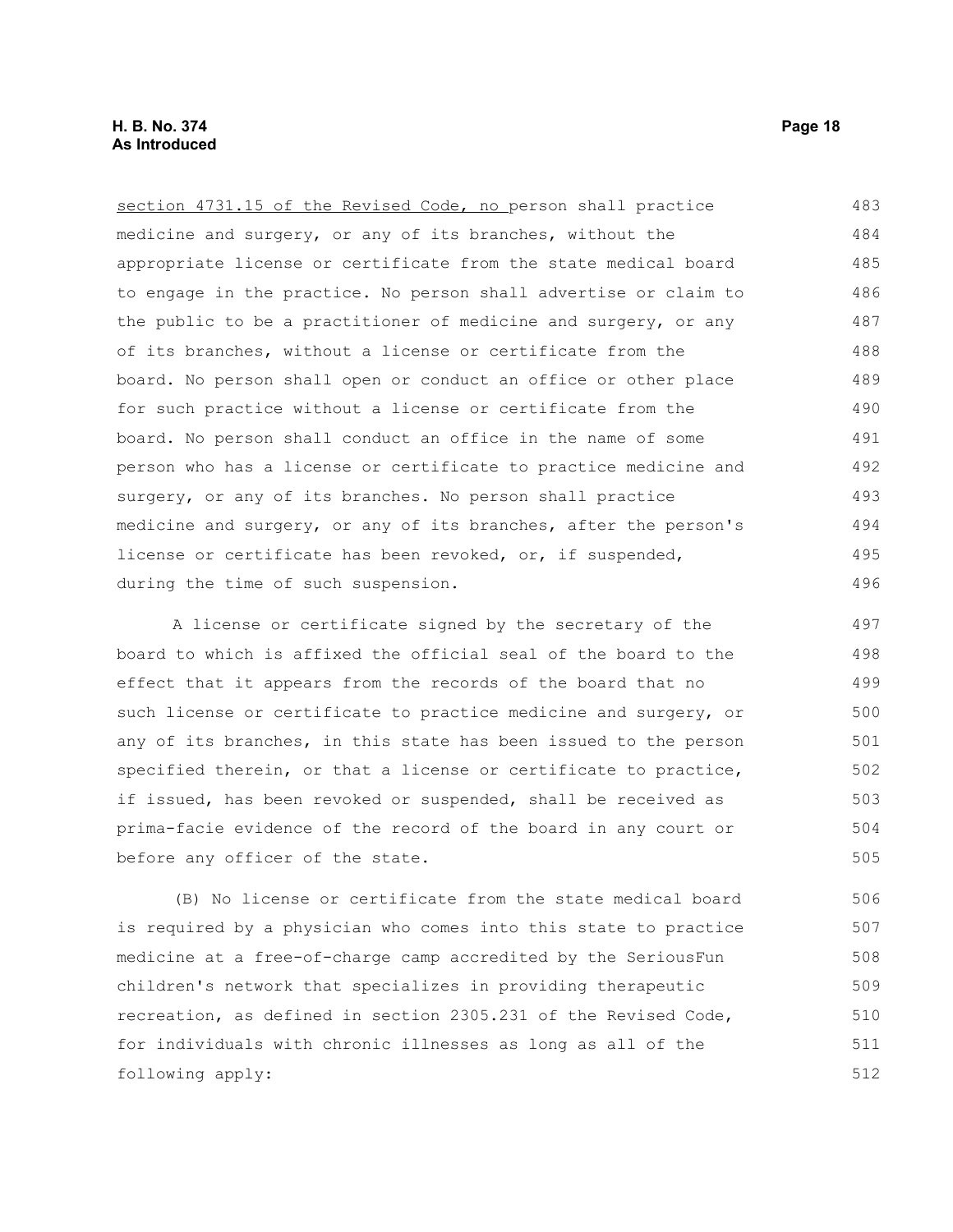## **H. B. No. 374 Page 19 As Introduced**

| (1) The physician provides documentation to the medical          | 513 |
|------------------------------------------------------------------|-----|
| director of the camp that the physician is licensed and in good  | 514 |
| standing to practice medicine in another state;                  | 515 |
| (2) The physician provides services only at the camp or in       | 516 |
| connection with camp events or camp activities that occur off    | 517 |
| the grounds of the camp;                                         | 518 |
| (3) The physician receives no compensation for the               | 519 |
| services;                                                        | 520 |
| (4) The physician provides those services within this            | 521 |
| state for not more than thirty days per calendar year;           | 522 |
| (5) The camp has a medical director who holds an                 | 523 |
| unrestricted license to practice medicine issued in accordance   | 524 |
| with division (A) of this section.                               | 525 |
| (C) Division (A) of this section does not apply to a             | 526 |
| person who meets both of the following conditions:               | 527 |
| (1) The person holds in good standing a valid license to         | 528 |
| practice medicine and surgery issued by another state.           | 529 |
| (2) The person is practicing as a volunteer without              | 530 |
| remuneration during a charitable event that lasts not more than  | 531 |
| seven days.                                                      | 532 |
| When a person meets the conditions of this division, the         | 533 |
| person shall be deemed authorized by the state medical board,    | 534 |
| during the course of the charitable event, to practice medicine  | 535 |
| and surgery and shall be subject to the provisions of this       | 536 |
| chapter authorizing the board to take disciplinary action        | 537 |
| against a physician. Not less than seven calendar days before    | 538 |
| the first day of the charitable event, the person or the event's | 539 |
| organizer shall notify the board of the person's intent to       | 540 |